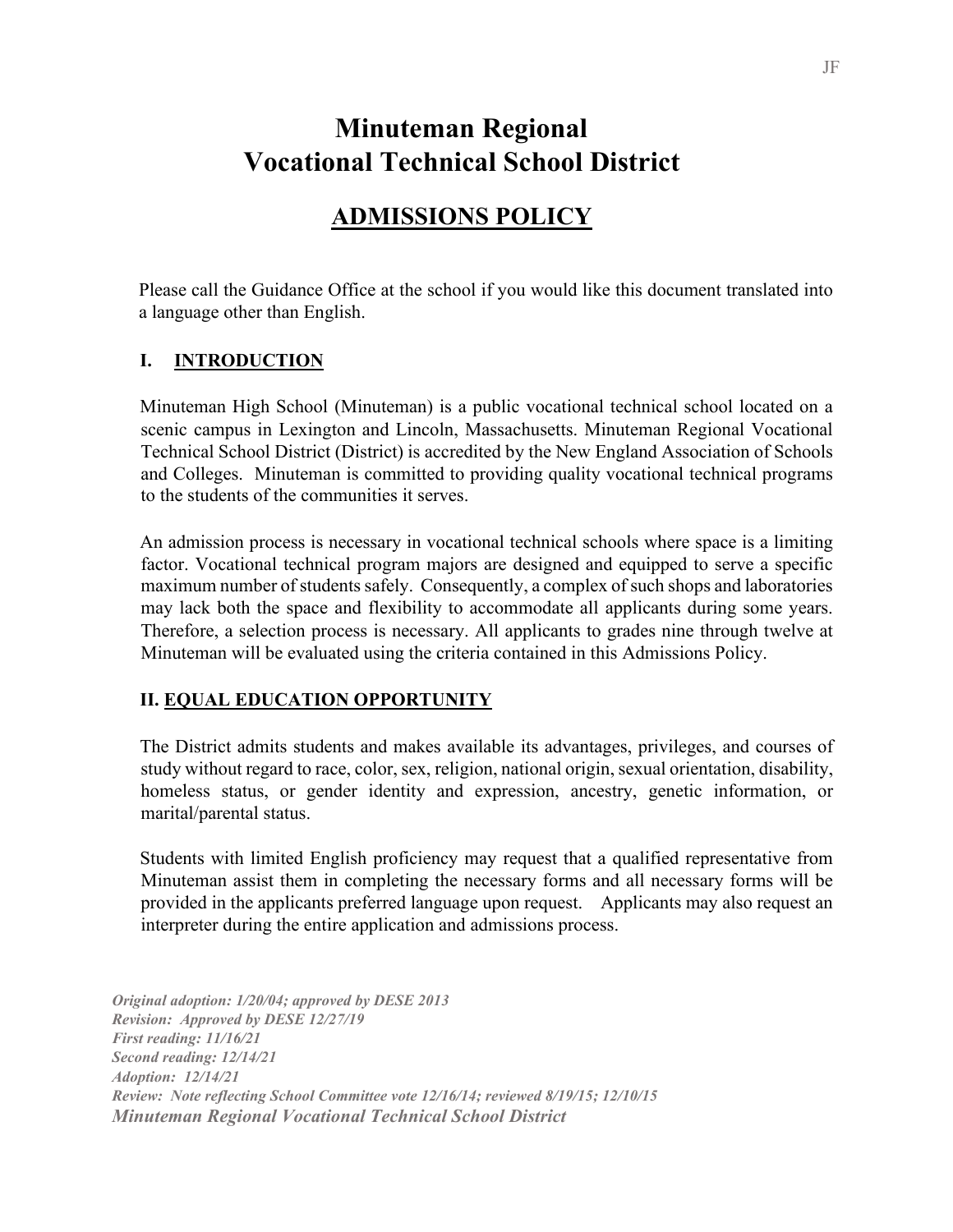Students with disabilities may voluntarily self-identify for the purpose of requesting reasonable accommodations during the entire application and admission process.

Information on limited English proficiency and disability submitted voluntarily by the applicant, for the purpose of receiving assistance and accommodations during the entire application and admission process, will not adversely affect the applicant's admission to the school.

### **III. ELIGIBILITY**

#### **Resident Students**

Any eighth, ninth, or tenth grade student who is a resident of the District, and who expects to be promoted by their local district into the grade they seek to enter, is eligible to apply for fall admission or admission during the school year, subject to availability of openings at Minuteman. Resident students will be evaluated using the criteria contained in this Admissions Policy. The District gives priority for admission to resident students according to this policy, the District Regional Agreement, and state laws and regulations.

#### **Nonresident Students**

Students who are not residents of the District are given lowest priority in the selection process. A l l nonresident applicants must file a *Chapter 74 Vocational Technical Nonresident Student Tuition Application* with the Superintendent of their district-of-residence in accordance with the Massachusetts Department of Education *Guidelines for the Vocational Technical Education Program Nonresident Student Tuition Process* pursuant to M.G.L. c. 74. <https://www.doe.mass.edu/ccte/cvte/admissions/default.html>[Ap](http://www.doe.mass.edu/cte/admissions)ril 1<sup>st</sup> is the deadline for this application to be filed with the local Superintendent of the nonresident community. Nonresident students will be evaluated using the criteria contained in this Admissions Policy. The Superintendent will submit a recommendation to accept or not accept out of district applications on a yearly basis. The School Committee will vote on this recommendation.

#### **School Choice:**

The District does not participate in the School Choice Program, unless the School Committee's annual required vote on the program determines otherwise.

**McKinney – Vento:** The District complies with federal law to ensure that all homeless children and youth have equal access to the same free, appropriate public education as provided to other children and youth. Minuteman has a designated staff person to serve as the Homeless Education Liaison, whose role it is to assist homeless children to enroll in school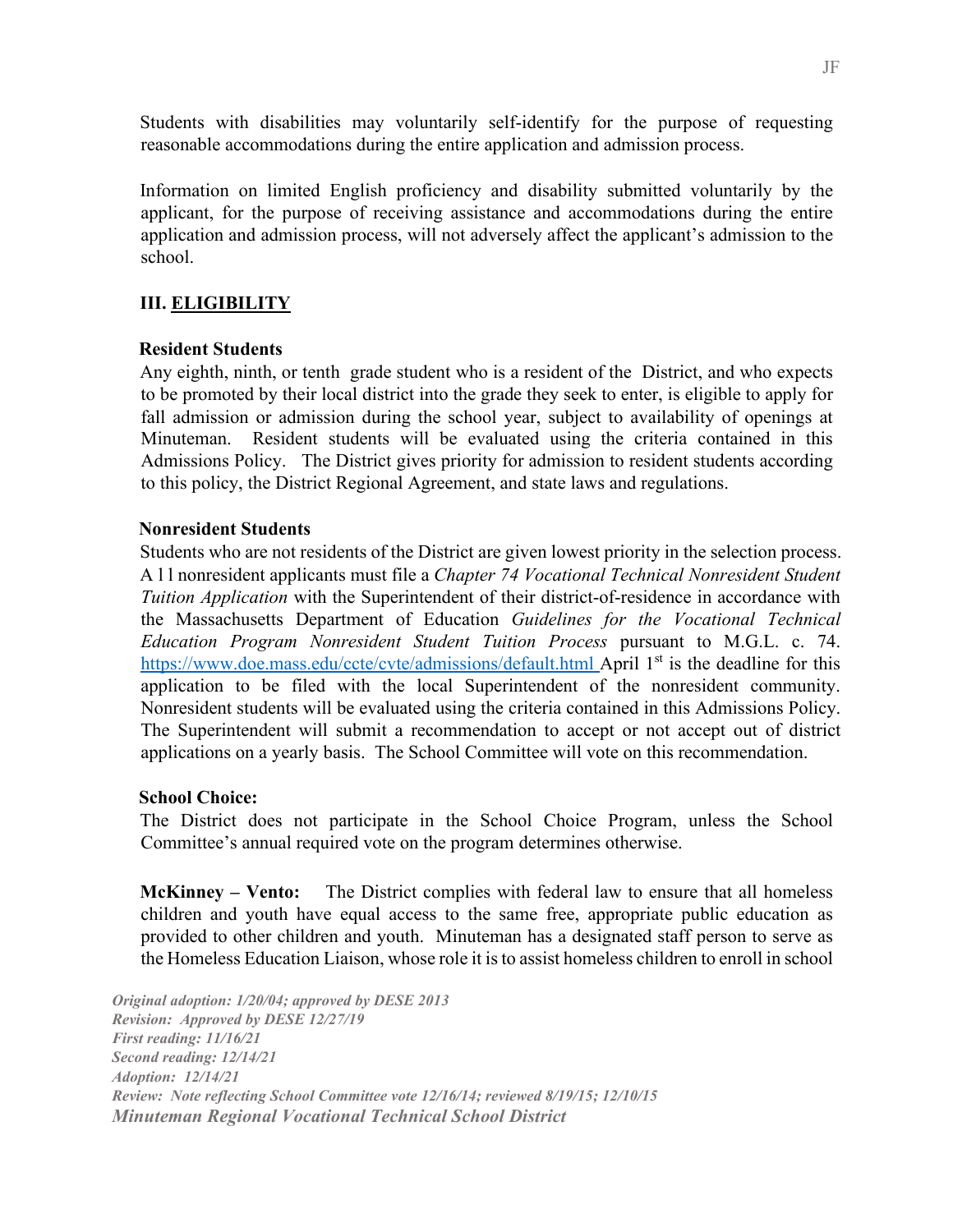and to receive the educational services for which they are eligible, and to ensure that homeless youth participate fully in the opportunities at Minuteman without segregation or stigmatization.

**Home Schooled Students:** Students presently being formally home schooled may apply for admission to Minuteman, including admission to Minuteman during the school year, provided all Admissions Policy Criteria are followed. Home schooled students will be evaluated on a recommendation at 35%, work sample, portfolio, or grades from an online class with a course description at 35%, and individual student interview at 30%.

## **IV. ORGANIZATIONAL STRUCTURE**

The District is governed by a Regional Agreement that recognizes a School Committee composed of one member with residency consideration from each member town. The District is administered by a superintendent. It is the responsibility of the District Superintendent to supervise the administration of the policies and procedures required to admit and enroll applicants in conformity with this Admissions Policy. The District has an admissions committee assigned by the Superintendent.

To ensure that students from the member towns can attend the school, the District will establish an annual minimum number of seats designated for each member town. Annually, the Admissions Committee makes a recommendation to the School Committee regarding the number of seats available for new students for the coming school year, and minimum number of seats reserved for each member town. Using the voting structure required by the Regional Agreement the school committee will vote on the slot allocation yearly at the June meeting. These allocations may vary from year to year.

Minuteman has an Admissions Director appointed by the Superintendent. Responsibilities of the Admissions Director include:

- a. Determination of standards for admission in a manner consistent with state and federal law and with approval of the school committee
- b. Development and implementation of admission procedures
- c. Providing guidance to staff involved in the admissions process on implicit bias and best practices to avoid it
- d. Overseeing the processing and ranking of applications
- e. Acceptance of students according to the procedures and criteria in the Admissions Policy
- f. Establishment and maintenance of a waiting list of acceptable candidates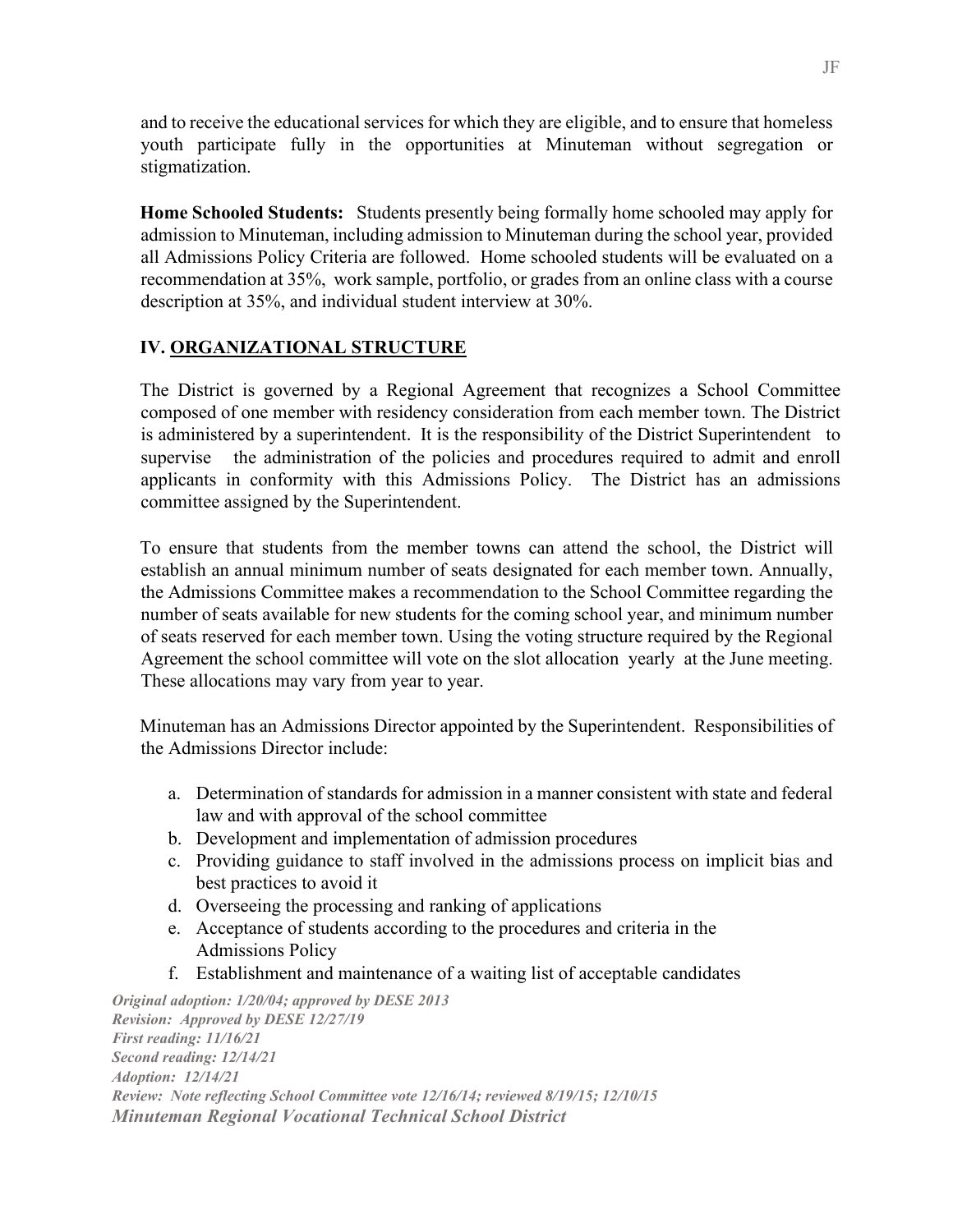- g. Maintenance of a record of all student applicants and enrollments
- h. Overseeing that the admissions policy is published annually and posted on the school website
- i. Review available data to identify any awareness or opportunity gaps

## **V. RECRUITMENT**

Minuteman disseminates information about the school through a variety of methods.

- Minuteman Staff provide informational presentations on-site to  $8<sup>th</sup>$  grade classes in member town schools from September to November as well as through email and mail.
- Interested students from the member town schools visit Minuteman during scheduled tour days.
- An Open House is scheduled during the fall and/or winter. Prospective students and their parents/guardians have an opportunity to visit all the vocational-technical programs and speak with teachers about course offerings.
- Parents/guardians may request individual visits, mini-tours and informational sessions.
- Prospective students are also given the opportunity to shadow a present Minuteman student within their desired career/technical major. The visiting student may shadow a single career/technical major during a shadow day. All shadow days must be preapproved by the Admissions Director and a parent/guardian.
- Prospective students and their parents/guardians are encouraged to visit the Minuteman website (www.minuteman.org) for a complete viewing of the school's educational philosophy and mission, academic and vocational-technical programming, and campus life activities. The admissions policy and procedures are also available on the website. A printed copy of the admissions policy can be obtained by contacting the Admissions Office at 781-861-6500.

## **VI. APPLICATION PROCEDURES FOR ADMISSION INTO THE 9th, 10th, or 11thGRADE**

An applicant must complete a multi-step process for applying to Minuteman for fall admission to the  $9<sup>th</sup>,10<sup>th</sup>$ , or 11<sup>th</sup> grade. The application process is started by filling out and submitting online an application found on the www.minuteman.org website.

*The Admissions Director may require an applicant verify legal residency within the District.*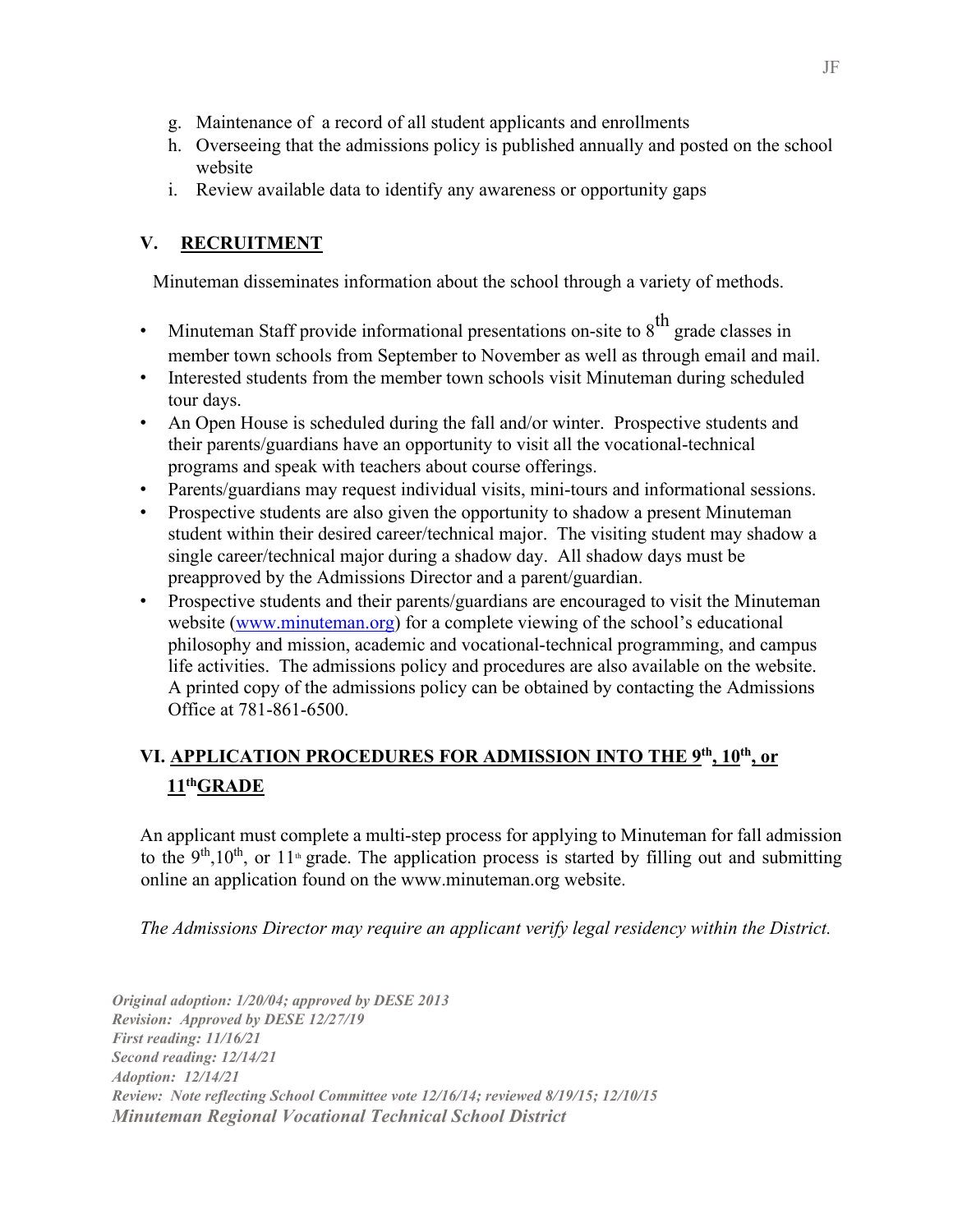#### **Completed applications shall include several documents:**

- a. For applications to grade 9: Once Minuteman receives a completed application, Minuteman will send the applicant's present school a "Request for Records" form. This is an official request to receive information related to the Selection Criteria (Section VII). This includes math, ELA, science and social studies grades from  $7<sup>th</sup>$  and  $8<sup>th</sup>$  grade (to date),  $7<sup>th</sup>$  and  $8<sup>th</sup>$  grade Attendance Report of absences (to date),  $7<sup>th</sup>$  and  $8<sup>th</sup>$  grade Discipline Record (to date), and a recommendation from any school staff or other adult qualified to assess the student's potential for success in vocational technical education.
- b. For applications to grade 10, or 11: Once Minuteman receives a completed application, Minuteman will send the applicant's present school a "Request for Records" form. This is an official request to receive information related to the Selection Criteria (Section VII). From the previous two years, this includes math, ELA , science and social studies grades, Attendance Report of absences, Discipline Record, and a recommendation from any school staff or other adult qualified to assess the student's potential for success in vocational technical education.
- c. After all of these records are received by Minuteman, the student/parent/guardian will be contacted for an interview at the school. This interview is the final step in the application process. If the applicant or parent/guardian cannot provide transportation to Minuteman for the interview, a representative from Minuteman will go the local school to interview the applicant or coordinate arrangements for an interview.

If incomplete applications are received, the following procedures will be followed:

- a. The Admissions staff at Minuteman will notify the student, parent/guardian, or the local school guidance counselor regarding an incomplete application and will request completion.
- b. If after notifying the local school guidance counselor and parent/guardian, the application remains incomplete for twenty (20) school days, the application will be placed in an inactive file and only reactivated by the timely submission of required documents.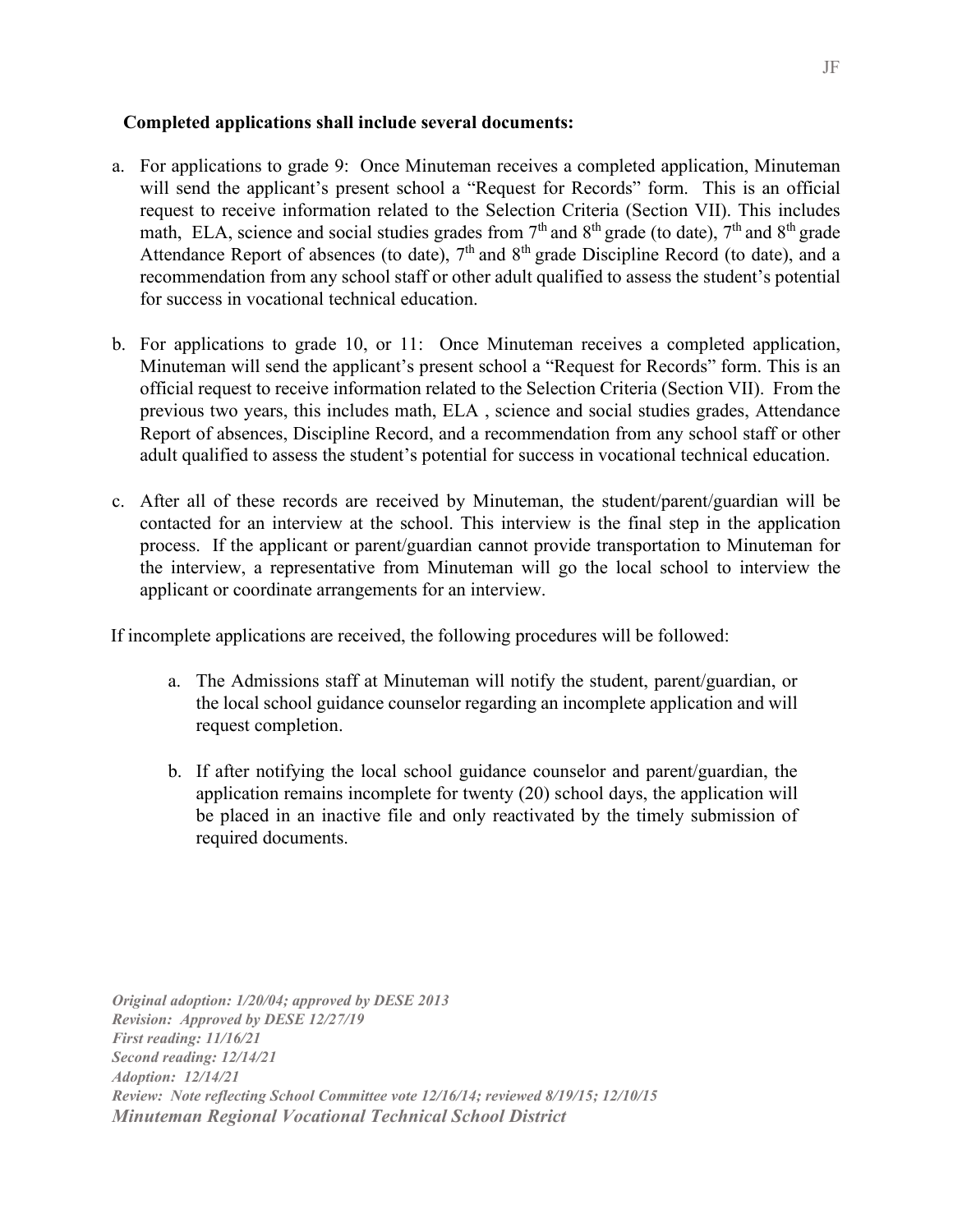## **FOR TRANSFER ADMISSION DURING THE CURRENT SCHOOL YEAR INTO THE 9th, 10th, or 11thGRADE**

Students from other schools are eligible to apply for transfer admission to Minuteman during the current school year to grades 9 through 11. Transfer students will be evaluated using the criteria contained in this Admissions Policy.

Transferring to Minuteman during the current school year will be allowed only as space is available in specific vocational programs, as determined by the school administration. The applicant follows the admissions process described above.

*The Admissions Director may require an applicant to verify legal residency within the District.*

### **FOR TRANSFER ADMISSION FROM ANOTHER CHAPTER 74 APPROVED PROGRAM**

Applications from students who are enrolled in a Chapter 74 state-approved vocational technical education program in another school (transfer students) will be considered for admission (including admission during the school year), if they wish to pursue the same program of study at Minuteman.

Students who currently reside in or relocate into a member community of the District will follow the admissions procedures stated above.

Students who reside or relocate to a non-member community and wish to pursue the same program of study at Minuteman may apply, but must seek and obtain the approval of the districtof-residence Superintendent in accordance with the MA Department of Elementary & Secondary Education *Guidelines for the Vocational Technical Education Program Nonresident Student Tuition Process* pursuant to M.G.L. c. 74: <https://www.doe.mass.edu/ccte/cvte/admissions/default.html> as discussed in Section III.

Transfer applicants must meet all standard admissions policy criteria including attending an interview. Students who wish to apply for  $12<sup>th</sup>$  grade admission into their current program of study will be considered on a case-by-case basis.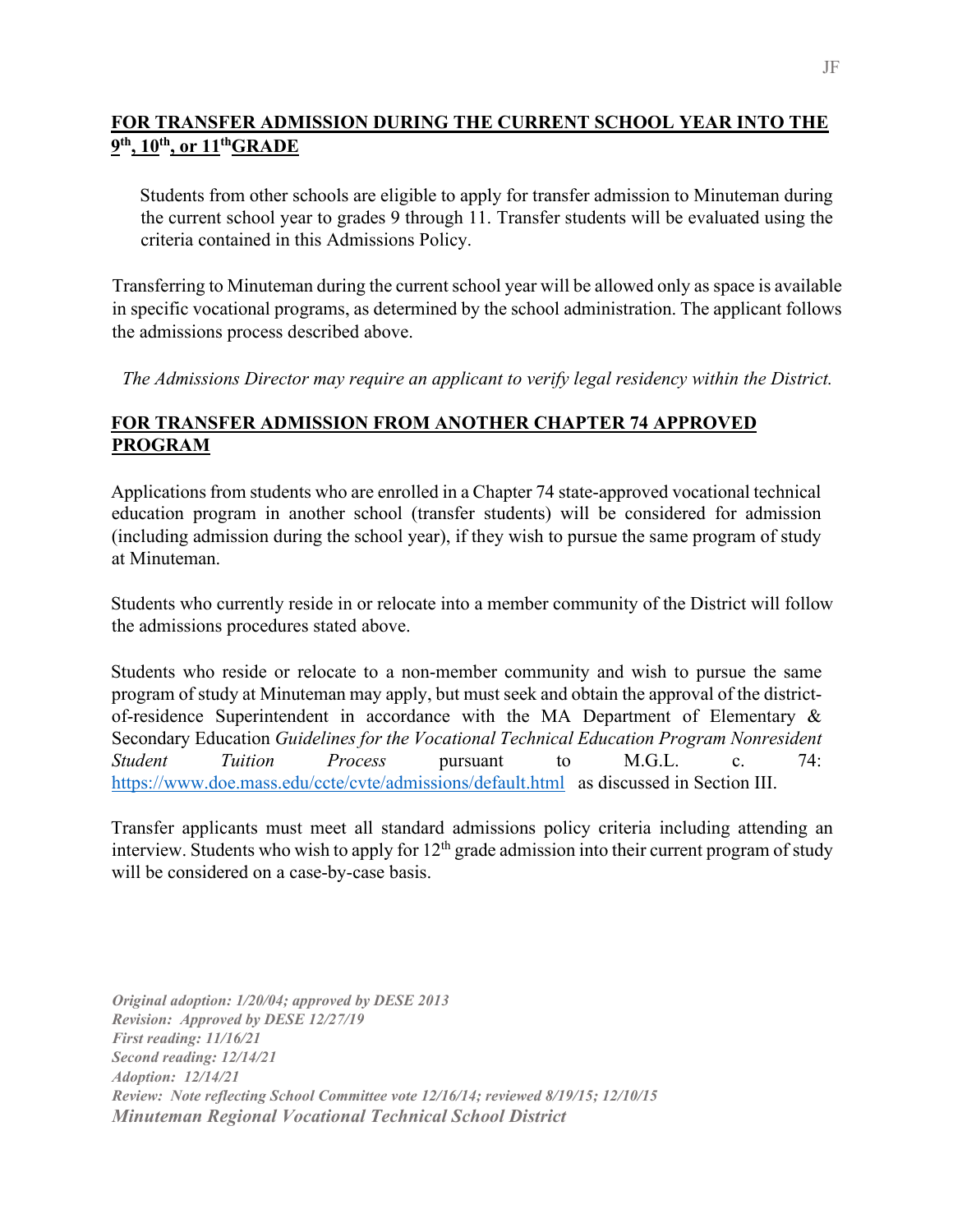#### **LATE APPLICATIONS**

Applications received after the deadline set annually by the Admissions Office will be evaluated using the same criteria as other applications. Students whose applications are late but who meet the criteria for admission will be considered only after qualified students who met all deadlines. If the school is projected to be full, qualified late applicants will be placed on the waiting list.

#### **WITHDRAWN STUDENTS**

Students who withdraw from Minuteman and who are either attending or not attending another high school may reapply to Minuteman following the procedure contained in this Admissions Policy and will be evaluated according to the criteria contained in this policy.

### **VII. SELECTION CRITERIA**

The Admissions Committee shall review and process all completed applications using weighted admissions criteria. Each applicant will be assigned a score derived from the sum of the subscores of the following criteria:

A. Scholastic Achievement: Maximum 20 points (Up to 5 points for each subject: English, social studies, math and science)

| Grade         |        |
|---------------|--------|
| Averages      | Points |
| $70-100(A-C)$ |        |
| $60-69$ (D)   |        |
| $0-59$ (F)    |        |

For applications to grades 9, 10 or 11, (fall admission) grades from the previous school year and first marking period of the current school year in English, social studies, math and science from the local school report card are used.

For applications to grades 9, 10, or 11, (admission during the school year) grades from the previous year and current school year-to-date in English, social studies, math and science from the local school report card are used.

All "incomplete" grades that appear on a transcript must be graded appropriately within ten (school) days of receiving the transcript/report card.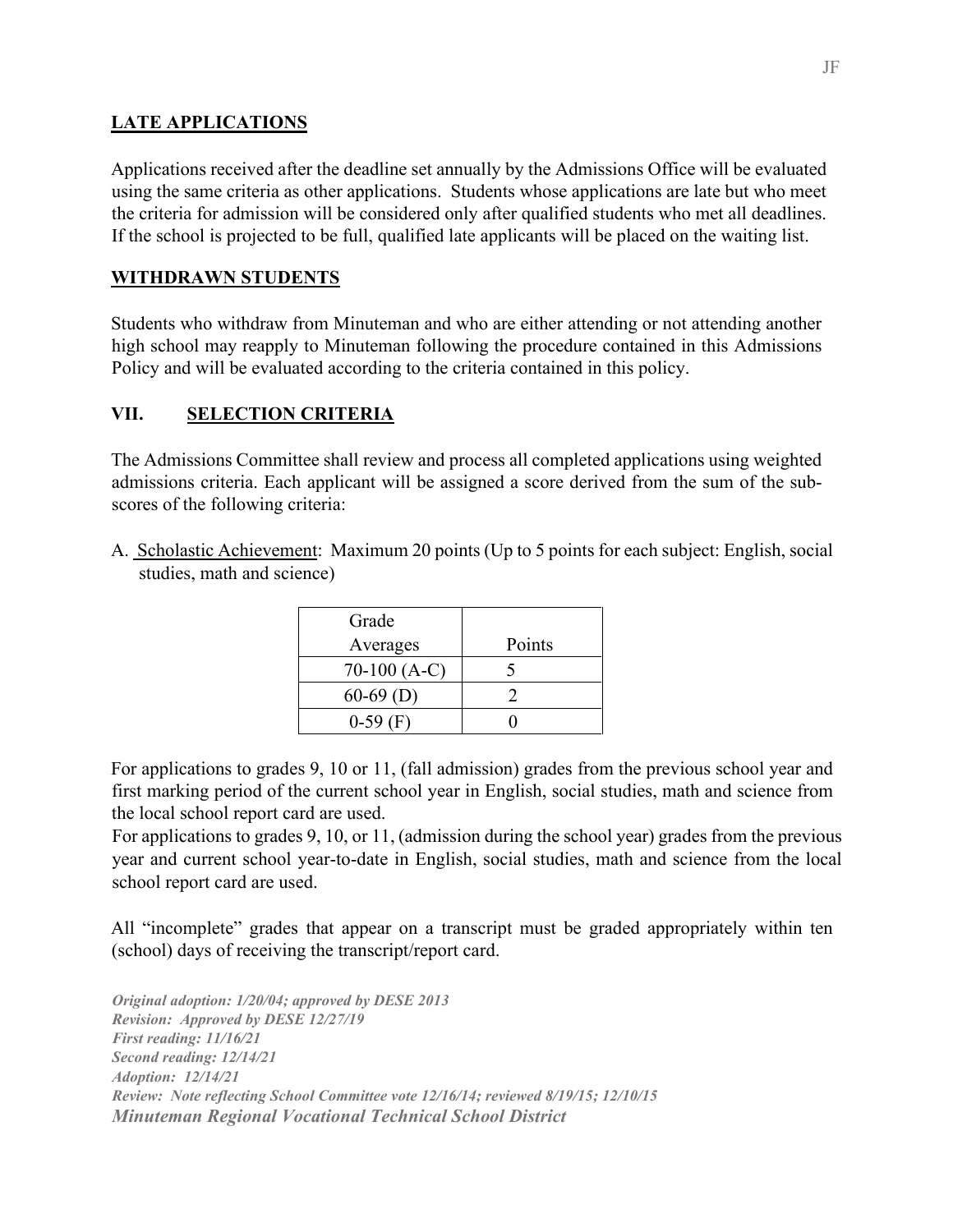| <b>Unexcused Absences</b> | Points |
|---------------------------|--------|
| $0 - 5$                   | 20     |
| $6 - 10$                  | 15     |
| $11 - 15$                 | 10     |
| $16 - 20$                 |        |
| 21 plus                   |        |

### B. Attendance: Maximum 20 points

For applications to grade 9 (fall admission), unexcused absences for the  $7<sup>th</sup>$  and  $8<sup>th</sup>$  grade to date from the local school report card are used and considered. Each years individual scores are averaged together.

For applications to grades 10, or 11, (fall admission) the sum of unexcused absences for the previous and current year from local school report card is used and considered.

For applications to Grade 9, 10, or 11, (admission during the school year) the sum of the unexcused absences for the previous and current year from the local school report card is used and considered.

Recognizing that students may have adverse circumstances, the District will review the number of unexcused absences and the reasons for them. The District will not consider excused absences.

### C. School Discipline/Conduct: Maximum 20 points

The District will not consider student conduct other than infractions that resulted in suspensions or expulsion pursuant to M.G.L. c.71, §37 H or M.G.L. c. 71 §37 H ½, or conduct that resulted in suspension for more than 10 days for a single infraction or cumulatively pursuant to M.G.L. c. 71 §37 H ¾.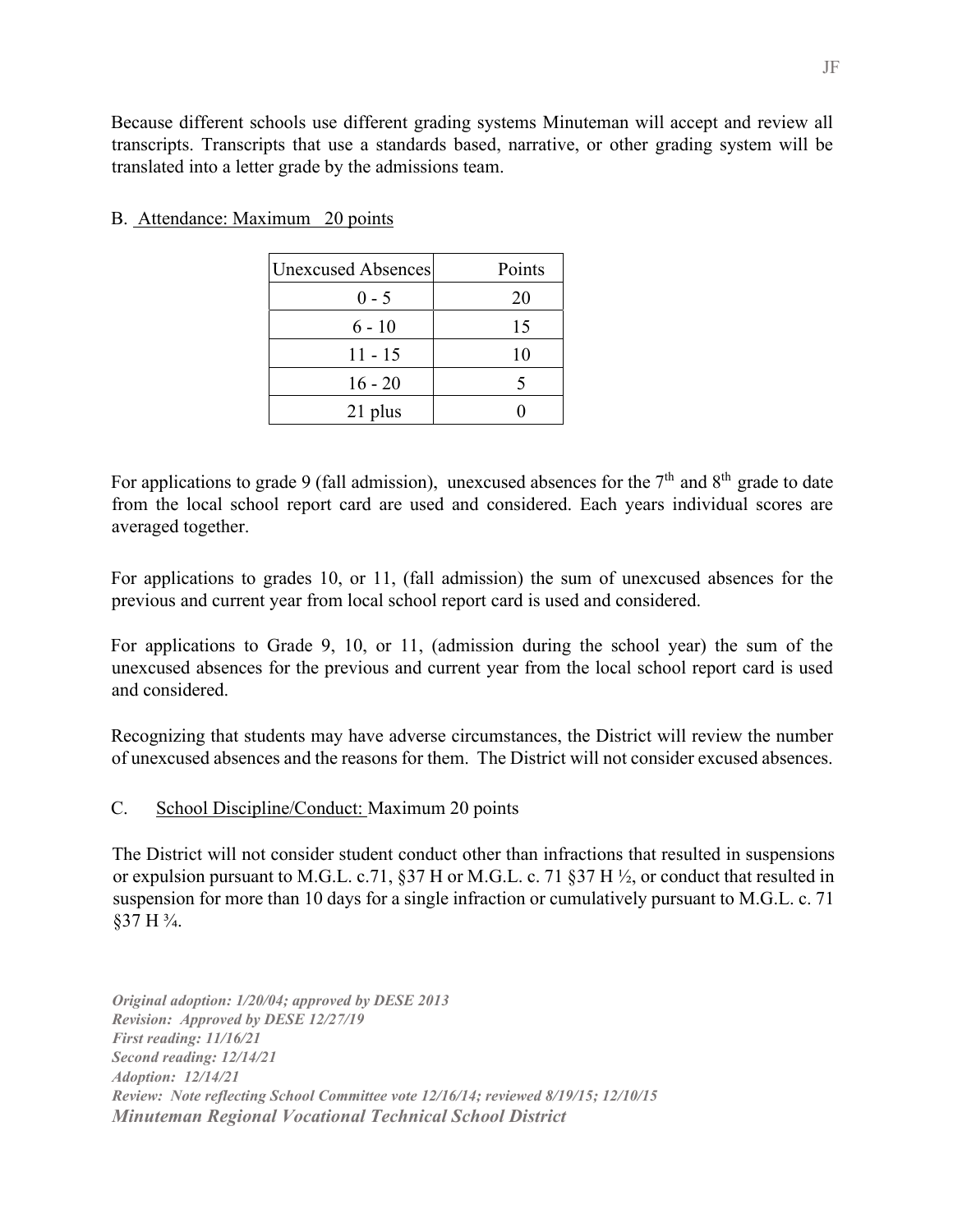| Discipline/Conduct Rating | Points |
|---------------------------|--------|
| 0 Suspensions             | 20     |
| 1 or more Suspension      |        |

Recognizing that students may have adverse circumstances, the District will review not only the number and length of suspensions, but the documented facts related to the suspensions.

For applications to grade 9 (fall admission), the cumulative discipline record for the  $7<sup>th</sup>$  and  $8<sup>th</sup>$ grades from the local school report card or from the local school Guidance Counselor's assessments is used.

For applications to grades 9 10, or 11, (admission during the school year) the discipline record for the previous and current year from the local school report card or from the local school Guidance Counselor's assessments is used.

| Rating                    | Points |
|---------------------------|--------|
| Far Above Average         | 20     |
| Above Average             | 16     |
| Average                   | 12     |
| <b>Below Average</b>      |        |
| <b>Well Below Average</b> |        |

#### D. Sending School Recommendation: Maximum 20 points

Any school staff or other adult (non-family member) qualified to assess the student's potential for success in vocational technical education may complete the Minuteman Recommendation Form. Other letters of recommendation will not be assessed as part of their student's application for admissions.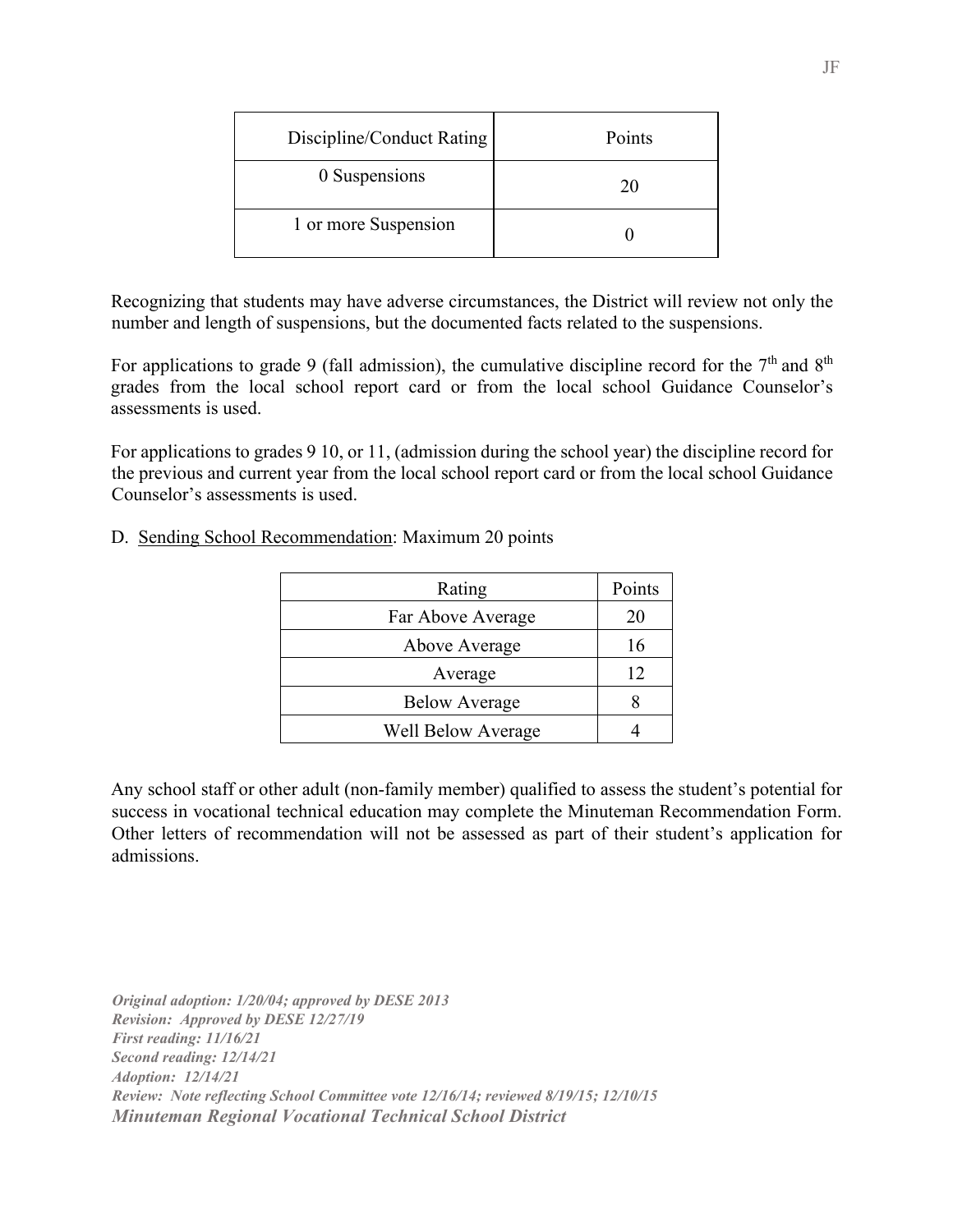#### E. Interview: Maximum 20 points

| Rating    | Points |
|-----------|--------|
| Excellent | 20     |
| Average   | 15     |

Any applicant and/or parent/guardian requesting interpretation assistance or other reasonable accommodations will be provided with such assistance. If the applicant or parent/guardian cannot provide transportation to Minuteman for the interview, a representative from Minuteman will go the local school to interview the applicant or coordinate arrangements for an interview. Interviewers are the Assistant Principal and at times other members of the admission team. They use a standard interview form with standardized questions. Each applicant is asked every question the same way. Interviewers are instructed not to vary the questions to preserve validity. The five interview questions were independently reviewed for inclusiveness and anti-bias.

After points are given in each area, the points are totaled for each applicant. A maximum point total of one hundred (100) can be earned.

### **VIII. SELECTION PROCESS**

#### **TIMELINES**

Applications are accepted starting in the fall of the student's  $8<sup>th</sup>$  grade year. Students who have completed the application process, which includes a completed application form, the receipt of all required records from the sending school, a Minuteman Recommendation Form, and an interview with the Admissions Office. will be reviewed for admission.

| February 15 | Deadline for resident students to complete the application process for<br>March 1 <sup>st</sup> review. A completed application includes a completed<br>application form, the receipt of all required records from the sending<br>school, a Minuteman Recommendation Form, and an interview with the<br>Admissions Office. |
|-------------|----------------------------------------------------------------------------------------------------------------------------------------------------------------------------------------------------------------------------------------------------------------------------------------------------------------------------|
| March 1     | Notification of acceptance, denial, or wait list for resident student<br>applications submitted by February 15 <sup>th</sup> .                                                                                                                                                                                             |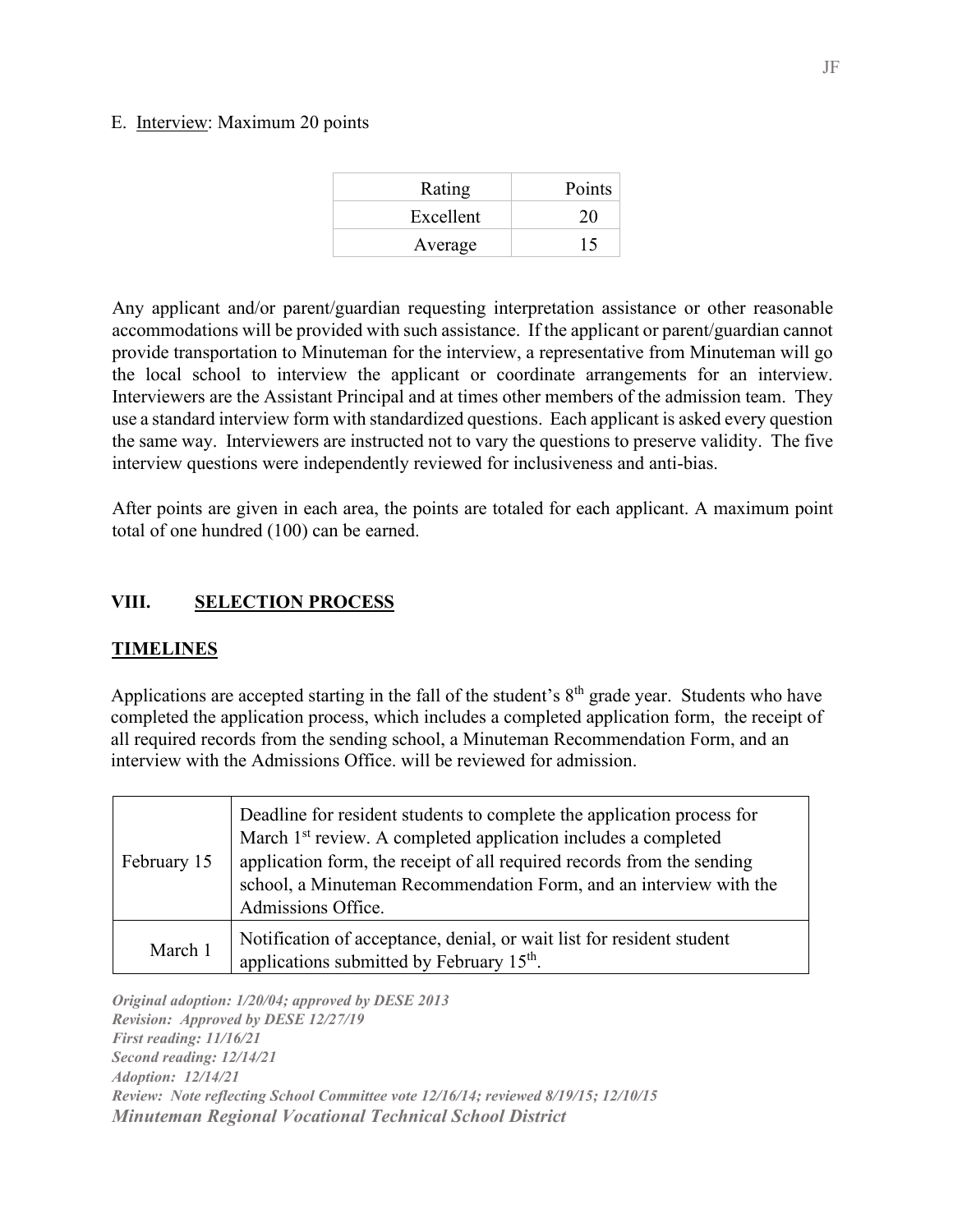| March 8  | Resident students must confirm acceptance of offer of enrollment                                                                                                                                                                                  |
|----------|---------------------------------------------------------------------------------------------------------------------------------------------------------------------------------------------------------------------------------------------------|
| March 15 | After March 15, non-resident students may be accepted only if there are<br>no qualified resident students on the list. Once a student has accepted an<br>offer of admission, the offer cannot be rescinded by the District based on<br>residency. |
| April 1  | Deadline to file Chapter 74 Vocational Technical Nonresident Student<br>Tuition Application with the Superintendent of the nonresident student's<br>district-of-residence                                                                         |

The administrator serving as the Admissions Director at Minuteman will review all fully completed applications. Each application will be checked for accuracy before awarding rating points in each category. After awarding rating points, each criterion will be totaled. Member and non-member town applicants scores will be ranked from high to low. Only qualified applicants are offered admission.

A qualified applicant is defined as a student who has completed the full admissions process which includes the completed application form, receipt of all required records, a Minuteman Recommendation Form, and an interview with the Admissions Office.

All qualified member town applicants who meet the February  $15<sup>th</sup>$  deadline will be reviewed by March 1<sup>st</sup>. They will be rank ordered by town and offered admission based on the slots allocated to their town, as approved by the MMRVTSD School Committee. The initial offers of admission will be given to the minimum number of seats set aside for each member town in accordance with the approved slot allocation for each member town (see section IV). Students will have one week from their offer of admission to respond.

If a member town does not have enough qualified applicants to fill their slot allocation as of February 15<sup>th</sup>, their seats will be offered to the qualified member town applicants based on the ranked order of the pool of remaining qualified applicants.

Students will accept or decline their offer of admission. This will impact available seats.

1. As seats become available, they will be offered to the pool of remaining qualified member town applicants, who met the February 15<sup>th</sup> deadline, based on the ranked order of their application score. These students will have priority for any seat that becomes available until the pool is exhausted.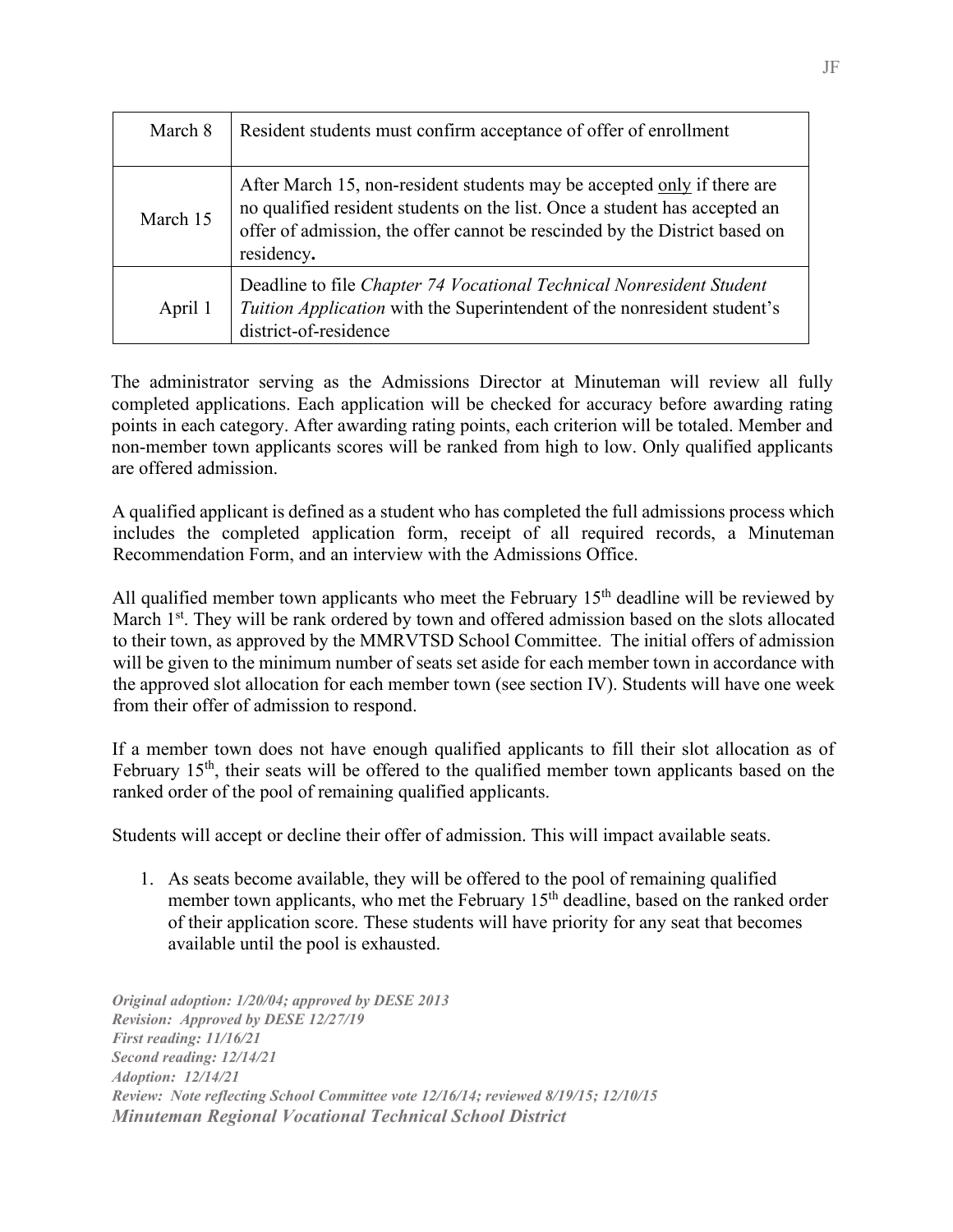- 2. If the pool of qualified member town applicants who met the February  $15<sup>th</sup>$  deadline is exhausted and a seat becomes available, it will be offered to a qualified member town applicant who **completed the application process after February 15th** based on the ranked order of their application score.
- 3. If a seat becomes available after March  $15<sup>th</sup>$  and all qualified member town applicants have been offered admission, regardless of when they applied, it will be offered to a qualified non-member town applicant based on the ranked order of their application score in accord with MGL Chap 74 Non-Resident regulations.
- 4. The District 's priority is to fill each slot with a qualified applicant. Once admission has been offered and accepted by any student regardless of residency, no other student has a right to that slot.

In all of the above scenarios, students will have one week from their offer of admission to respond.

### **Tiebreakers**

In the event of tied scores at any point in the process, the impacted students will be assigned a number and will be chosen randomly for admission.

## **IX: ENROLLMENT**

To enroll at Minuteman for the fall, applicants must have been promoted to the grade they seek to enter by their local school district. In addition, they must have passed courses in ELA, or the equivalent, and math for the school year immediately preceding their enrollment at Minuteman. Applicants failing either or both subjects are required to enroll in and pass comparable summer school course(s) provided by their local school district or another school district, prior to admission into the District.

Acceptance and enrollment at Minuteman is based upon the accuracy and completeness of a student's application. The District reserves the right to revoke its acceptance of any student, at any time, if it determines that the student, the student's parent(s)/guardian(s), or the student's sending school district provided inaccurate, incomplete, or misleading information during the application process.

## **X. VOCATIONAL TECHNICAL PROGRAM PLACEMENT/EXPLORATORY**

All 9<sup>th</sup> graders who enroll at Minuteman shall participate in a half-year vocational technical exploratory program (September – January), designed to help students learn about their talents and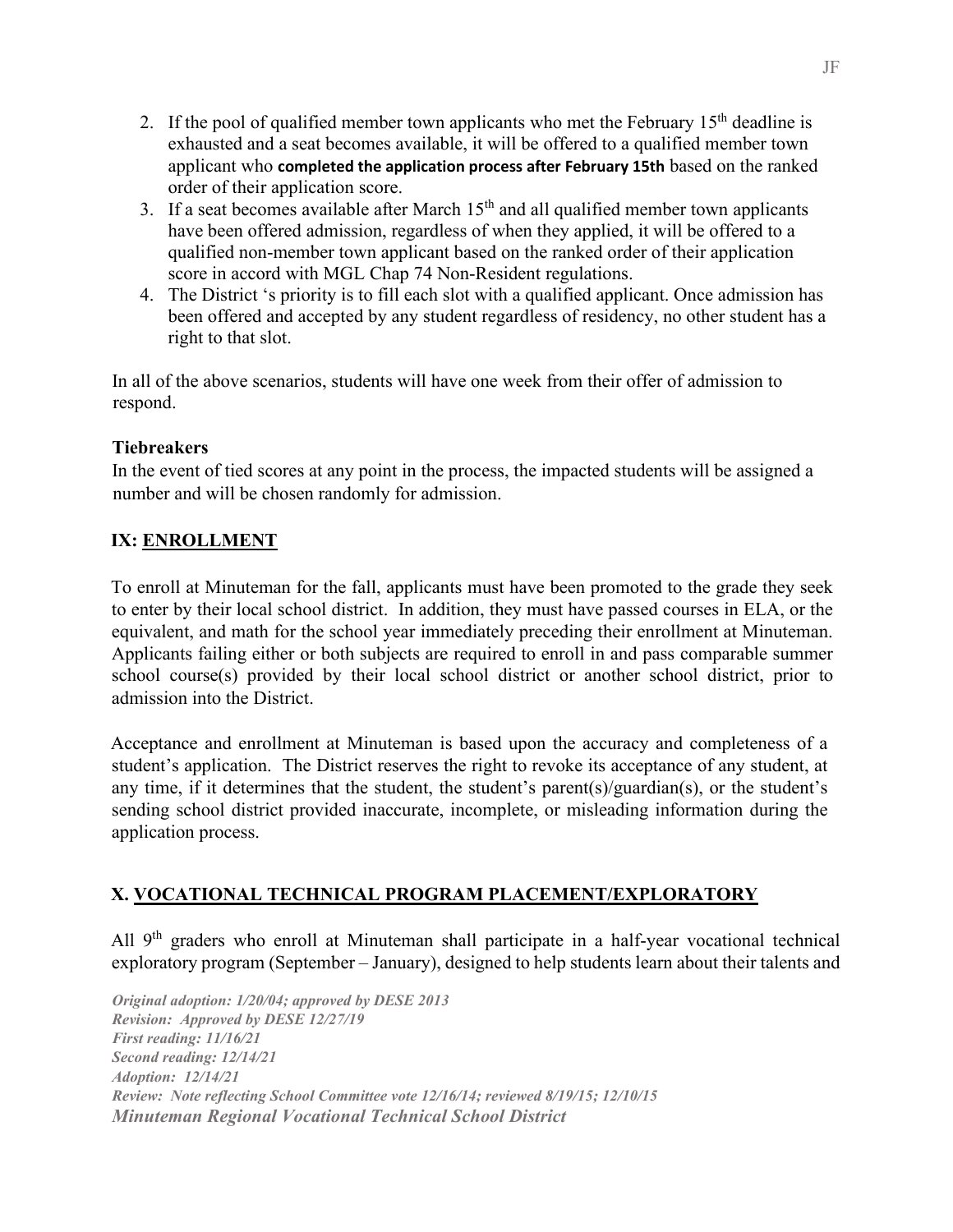interests relative to a variety of different vocational-technical fields. During the first week of exploratory all students will spend one period in each of Minuteman's vocational/technical programs. After this mini-exploratory, students will spend three to five days in at least nine (9) vocational/technical programs. and are evaluated and assessed in the following areas: conduct, willingness to follow instruction, task completion/workmanship, personal safety and safety habits, attendance and punctuality. Students can receive a maximum of 100 total points. The total points accumulated during a vocational/technical rotation translate as follows:

| <b>Total Points Accumulated</b> | <b>Earned Letter</b><br>Grade |
|---------------------------------|-------------------------------|
| $90 - 100$                      |                               |
| $80 - 89$                       | R                             |
| $70 - 79$                       | $\mathcal{C}_{\mathcal{C}}$   |
| $60 - 69$                       | Ð                             |
| $59 -$ below                    |                               |

At the end of the exploratory period, students will select their program of choice, as well as a second and third choice. Students may be admitted into their first choice program based on the point total they received in all shops during the exploratory program. If a student's point total in all shops combined is so low that they were not placed in their first, second or third choice programs because the programs were filled by students with higher point totals, the student will meet with the guidance counselor who will present a list of programs that have openings. This process continues until all students are placed.

If a nonresident student selects and is admitted into a program that is different than the one for which they have been approved for nonresident tuition, a new Chapter 74 Vocational Technical Education Nonresident Student Tuition Application must be completed and approved for the new Chapter 74 vocational technical education program in accordance with the MA Department of Elementary & Secondary Education *Guidelines for the Vocational Technical Education Program Nonresident Student Tuition Process* pursuant to M.G.L. c. 74: <https://www.doe.mass.edu/ccte/cvte/admissions/default.html> guidelines and upon written approval of the sending district.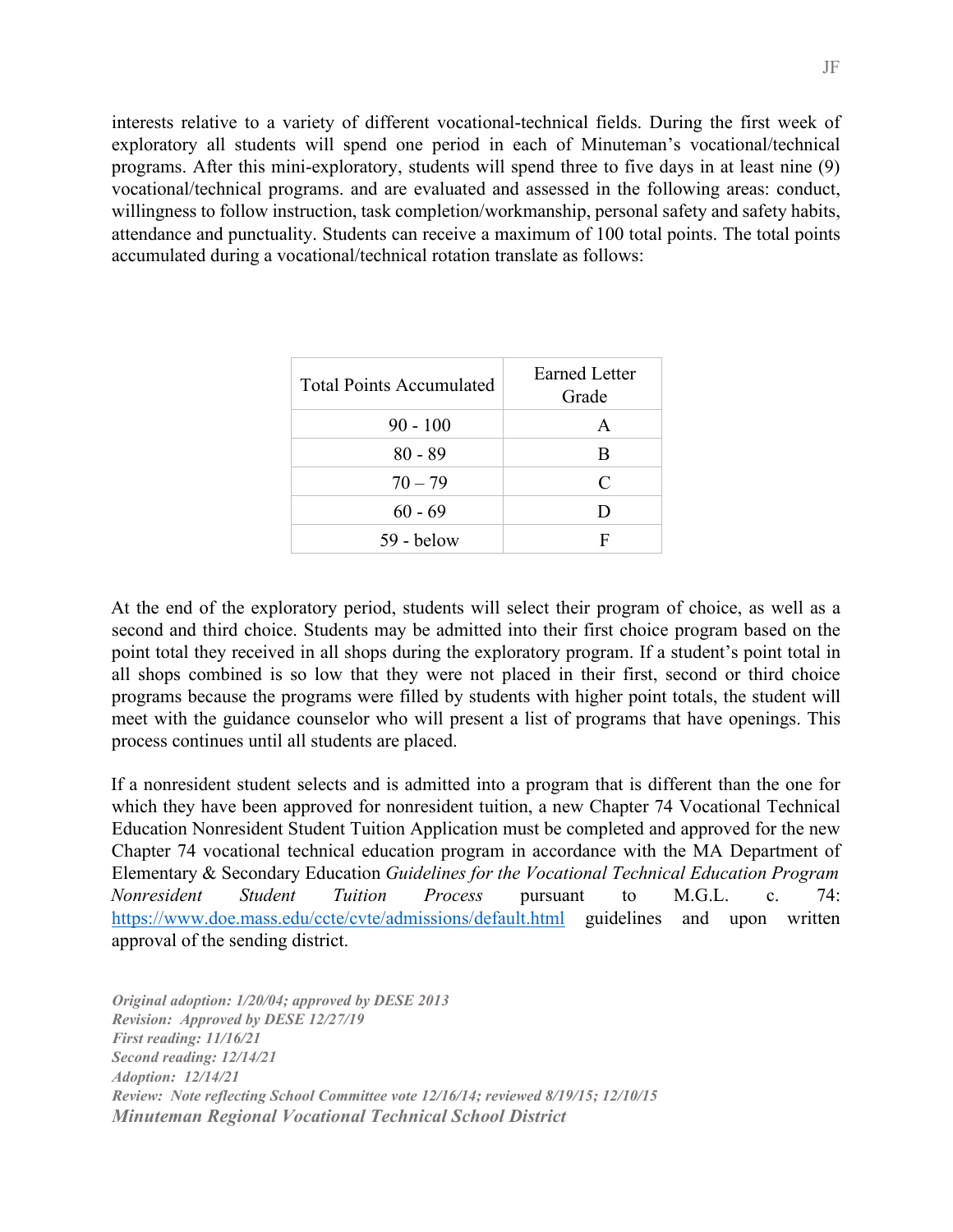Students who enroll in Minuteman after grade 9 may explore vocational technical programs that have openings, before making a program selection. Students are evaluated by each vocational technical teacher during the period of exploration. If the number of enrollees seeking a program major exceeds the number of openings, the student's rank order would determine the enrollee or enrollees who are placed in the program major.

Students who wish to transfer from one program major to another during the school year may apply for transfer. Transfer requests, regardless of residency, will be considered subject to the availability of openings in the requested program.

### **XI. REVIEW and APPEALS**

## **ACCEPTANCE**

Acceptance at Minuteman is based upon the accuracy of the admissions criteria information provided by the sending school district and the accuracy of information provided by parents/guardians and students on the admissions application form.

The applicant's parent/guardian, upon receipt of a letter from the Minuteman Admissions Director indicating that the applicant was not accepted for admission or was placed on a waiting list, may request a review of the decision by sending a letter to the Principal within twenty (20) business days of the receipt of the letter. The Principal will respond in writing to the request with their findings within ten (10) business days.

If the parent/guardian wishes to appeal the Principal's finding, they may do so by sending a letter requesting a review of the Principal's decision to the Superintendent who will investigate the matter and respond to the request in writing within ten (10) business days. The decision of the Superintendent is final.

### **PROGRAM PLACEMENT**:

The applicant's parent/guardian, upon receipt of a letter from Minuteman indicating the student was not accepted for a particular vocational program or was placed on a waiting list for it, may request a review of the decision by sending a letter to the Principal within ten (10) business days of the receipt of the letter. The Principal will respond in writing to the request with the findings of their review within ten (10) business days. If the parent/guardian wishes to appeal the decision of the Principal, they may do so by sending a letter to the Superintendent who will investigate the matter and respond in writing within ten (10) business days. The decision of the superintendent is final.